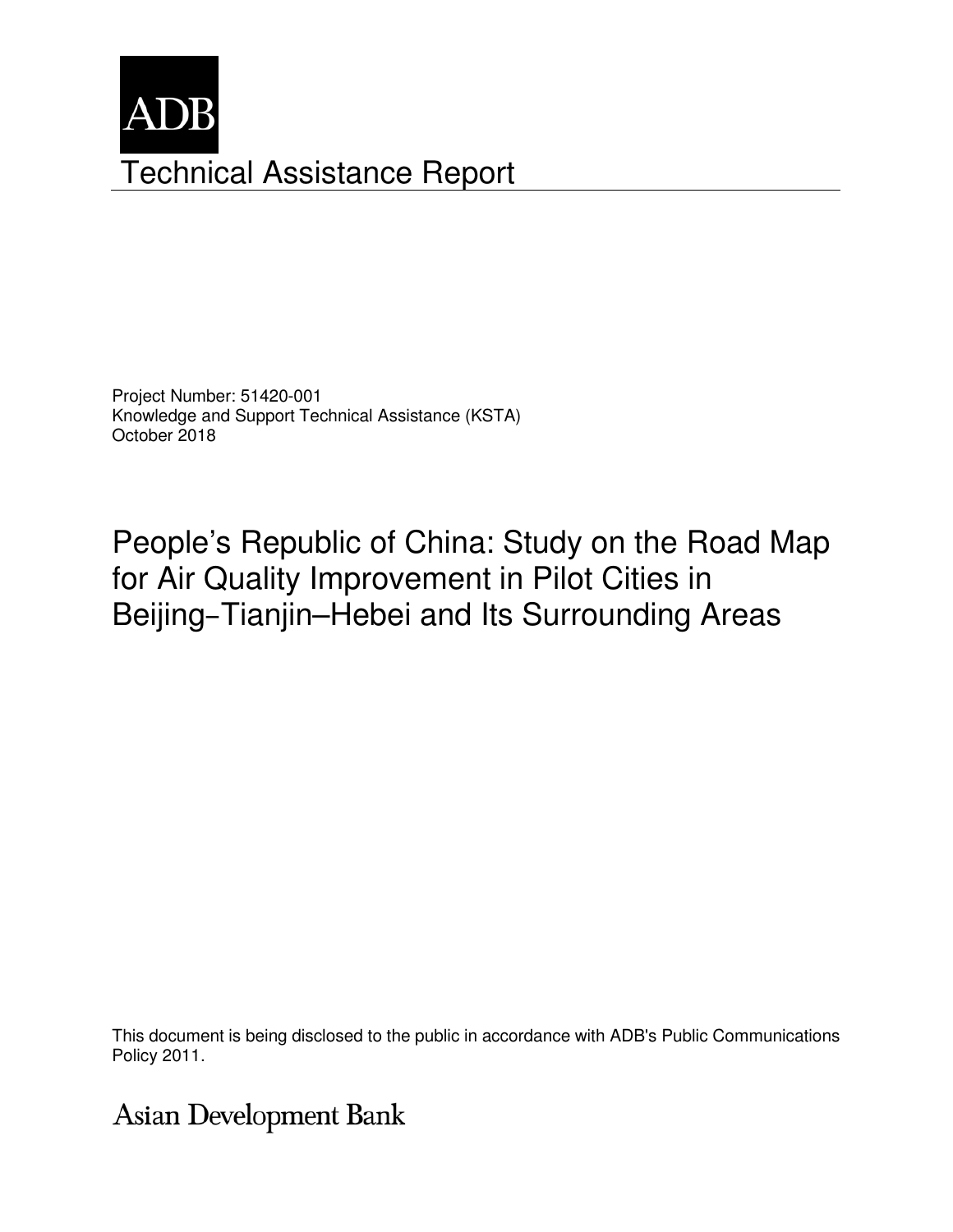### **CURRENCY EQUIVALENTS**

(as of 5 September 2018)

| Currency unit |     | yuan (CNY)  |
|---------------|-----|-------------|
| CNY1.00       | $=$ | \$0.146103  |
| \$1.00        | $=$ | CNY6.844500 |

#### **ABBREVIATIONS**

| ADB        |                          | Asian Development Bank              |
|------------|--------------------------|-------------------------------------|
| <b>BTH</b> |                          | Beijing-Tianjin-Hebei               |
| MEE        | $\overline{\phantom{0}}$ | Ministry of Ecology and Environment |
| <b>PRC</b> |                          | People's Republic of China          |
| TA         |                          | technical assistance                |

#### **NOTE**

In this report, "\$" refers to United States dollars.

| <b>Vice-President</b>                     | Stephen P. Groff, Operation 2                                                                                                                                                  |
|-------------------------------------------|--------------------------------------------------------------------------------------------------------------------------------------------------------------------------------|
| <b>Director General</b>                   | Amy S.P. Leung, East Asia Department (EARD)                                                                                                                                    |
| <b>Director</b>                           | Sujata Gupta, Sustainable Infrastructure Division, EARD                                                                                                                        |
| <b>Team leader</b><br><b>Team members</b> | Yun Zhou, Environment Specialist, EARD<br>Ma. Carmen Alcantara, Associate Project Analyst, EARD<br>Xinjian Liu, Senior Project Officer (Energy), PRC Resident Mission,<br>EARD |

In preparing any country program or strategy, financing any project, or by making any designation of or reference to a particular territory or geographic area in this document, the Asian Development Bank does not intend to make any judgments as to the legal or other status of any territory or area.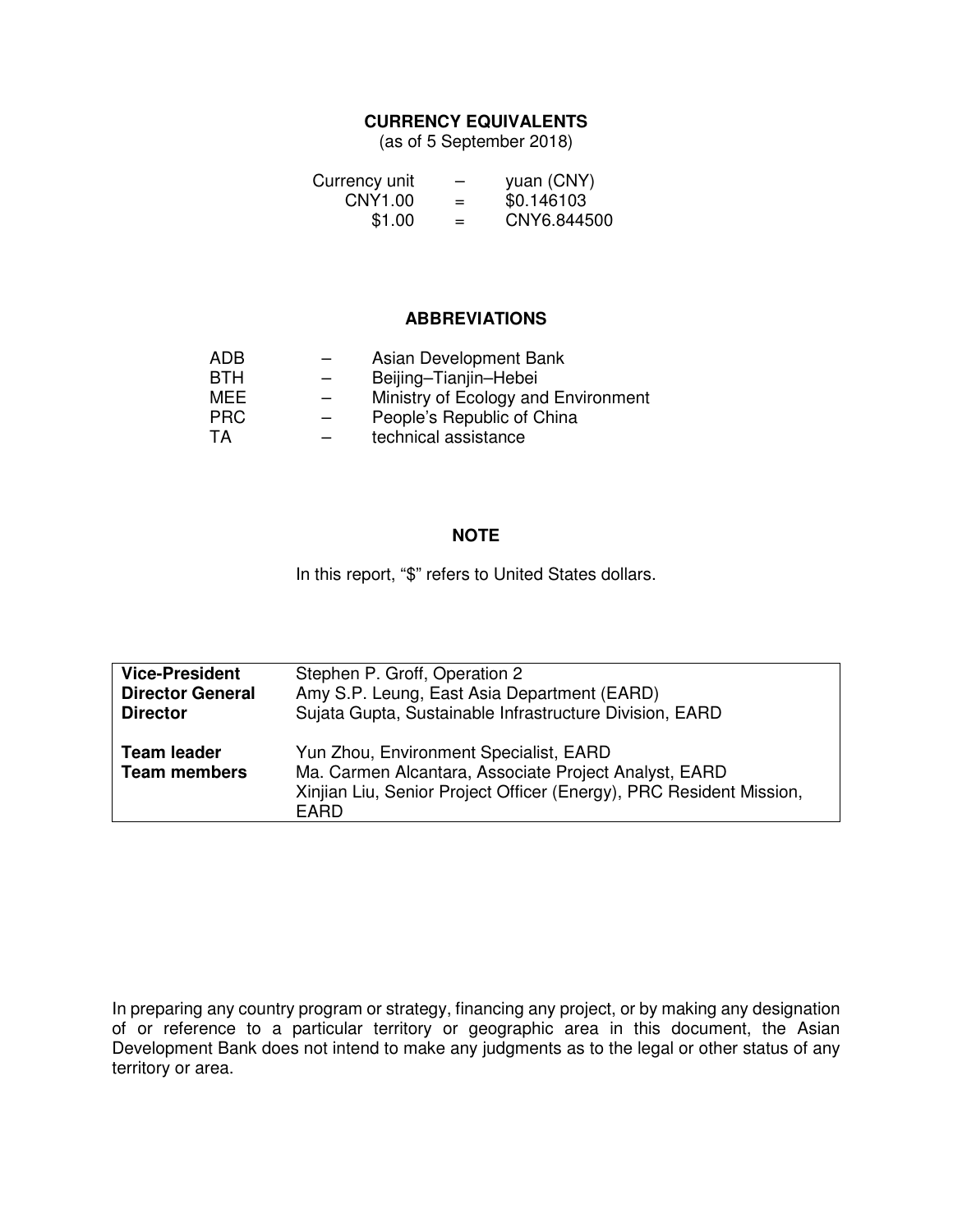# **CONTENTS**

|                   |                                   |                                                        | Page |
|-------------------|-----------------------------------|--------------------------------------------------------|------|
|                   |                                   | KNOWLEDGE AND SUPPORT TECHNICAL ASSISTANCE AT A GLANCE |      |
| Ι.                |                                   | <b>INTRODUCTION</b>                                    |      |
| Ш.                | <b>ISSUES</b>                     |                                                        |      |
| III.              |                                   | THE TECHNICAL ASSISTANCE                               | 3    |
|                   | А.                                | Impacts and Outcome                                    | 3    |
|                   | В.                                | Outputs, Methods, and Activities                       | 3    |
|                   | C.                                | Cost and Financing                                     | 4    |
|                   | D.                                | <b>Implementation Arrangements</b>                     | 4    |
| IV.               |                                   | THE PRESIDENT'S DECISION                               | 4    |
| <b>APPENDIXES</b> |                                   |                                                        |      |
| 1.                | Design and Monitoring Framework   |                                                        |      |
| 2.                | Cost Estimates and Financing Plan |                                                        |      |
| 3.                | <b>List of Linked Documents</b>   |                                                        |      |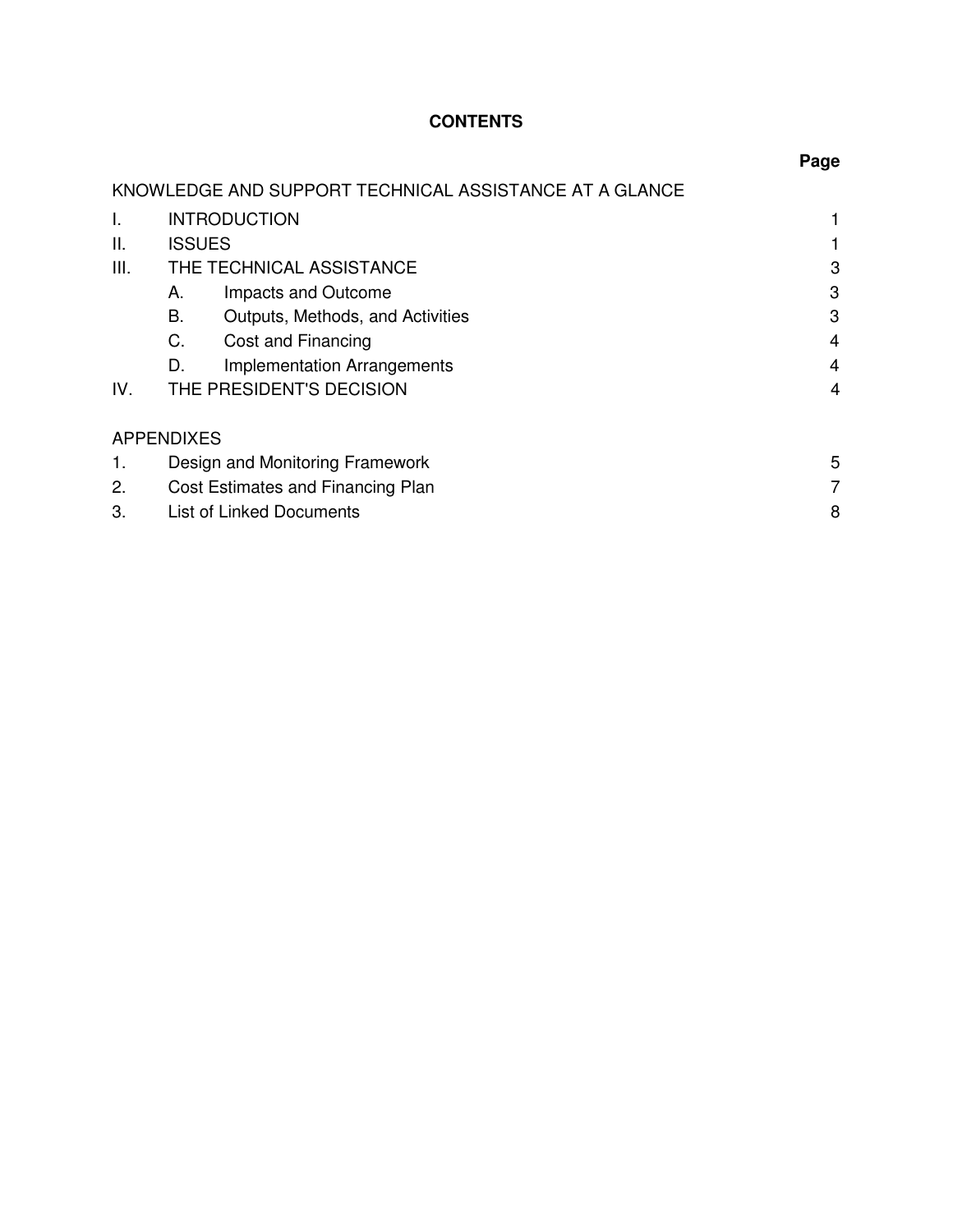#### **KNOWLEDGE AND SUPPORT TECHNICAL ASSISTANCE AT A GLANCE**

| 1. | <b>Basic Data</b>                        |                                                                                                                                      |                                        |                                      | Project Number: 51420-001                                                                      |      |
|----|------------------------------------------|--------------------------------------------------------------------------------------------------------------------------------------|----------------------------------------|--------------------------------------|------------------------------------------------------------------------------------------------|------|
|    | <b>Project Name</b>                      | Study on the Road Map for Air Quality<br>Improvement in Pilot Cities in<br>Beijing-Tianjin-Hebei and Its<br><b>Surrounding Areas</b> |                                        | <b>Department/Division</b>           | <b>EARD/EAEN</b>                                                                               |      |
|    | <b>Nature of Activity</b>                | <b>Policy Advice</b>                                                                                                                 | <b>Executing Agency</b>                |                                      | Ministry of Ecology and<br>Environment former "Ministry of<br><b>Environmental Protection"</b> |      |
|    | <b>Modality</b>                          | Regular                                                                                                                              |                                        |                                      |                                                                                                |      |
|    | Country                                  | China, People's Republic of                                                                                                          |                                        |                                      |                                                                                                |      |
| 2. | <b>Sector</b>                            | Subsector(s)                                                                                                                         |                                        |                                      | ADB Financing (\$ million)                                                                     |      |
|    | Energy                                   | Energy efficiency and conservation                                                                                                   |                                        |                                      |                                                                                                | 0.40 |
|    |                                          |                                                                                                                                      |                                        |                                      | Total                                                                                          | 0.40 |
| 3. | <b>Strategic Agenda</b>                  | <b>Subcomponents</b>                                                                                                                 |                                        | <b>Climate Change Information</b>    |                                                                                                |      |
|    | Inclusive economic                       | Pillar 2: Access to economic                                                                                                         |                                        | Climate Change impact on the Project |                                                                                                | Low  |
|    | growth (IEG)                             | opportunities, including jobs, made                                                                                                  |                                        |                                      |                                                                                                |      |
|    |                                          | more inclusive                                                                                                                       | <b>ADB Financing</b>                   |                                      |                                                                                                |      |
|    | Environmentally                          | Environmental policy and legislation                                                                                                 | Mitigation (\$ million)                |                                      |                                                                                                | 0.40 |
|    | sustainable growth<br>(ESG)              | Global and regional transboundary<br>environmental concerns                                                                          |                                        |                                      |                                                                                                |      |
|    |                                          | Urban environmental improvement                                                                                                      |                                        |                                      |                                                                                                |      |
| 4. | <b>Drivers of Change</b>                 |                                                                                                                                      | <b>Gender Equity and Mainstreaming</b> |                                      |                                                                                                |      |
|    | Governance and                           | <b>Components</b><br>Institutional development                                                                                       |                                        | No gender elements (NGE)             |                                                                                                |      |
|    | capacity development<br>(GCD)            |                                                                                                                                      |                                        |                                      |                                                                                                |      |
|    | Knowledge solutions                      | Application and use of new knowledge                                                                                                 |                                        |                                      |                                                                                                |      |
|    | (KNS)                                    | solutions in key operational areas                                                                                                   |                                        |                                      |                                                                                                |      |
| 5. | <b>Poverty and SDG Targeting</b>         |                                                                                                                                      | <b>Location Impact</b>                 |                                      |                                                                                                |      |
|    | Geographic Targeting                     | Yes                                                                                                                                  | Regional                               |                                      |                                                                                                | High |
|    | Household Targeting                      | <b>No</b>                                                                                                                            |                                        |                                      |                                                                                                |      |
|    | <b>SDG Targeting</b><br><b>SDG Goals</b> | Yes<br>SDG3, SDG8, SDG9, SDG11, SDG13                                                                                                |                                        |                                      |                                                                                                |      |
|    |                                          |                                                                                                                                      |                                        |                                      |                                                                                                |      |
|    | 6. Risk Categorization                   | Low                                                                                                                                  |                                        |                                      |                                                                                                |      |
| 7. | <b>Safeguard Categorization</b>          | Safeguard Policy Statement does not apply                                                                                            |                                        |                                      |                                                                                                |      |
|    | 8. Financing                             |                                                                                                                                      |                                        |                                      |                                                                                                |      |
|    | <b>Modality and Sources</b>              |                                                                                                                                      |                                        | Amount (\$ million)                  |                                                                                                |      |
|    | <b>ADB</b>                               |                                                                                                                                      |                                        |                                      |                                                                                                | 0.40 |
|    | <b>Special Fund</b>                      | Knowledge and Support technical assistance: Technical Assistance                                                                     |                                        |                                      |                                                                                                | 0.40 |
|    | Cofinancing                              |                                                                                                                                      |                                        |                                      |                                                                                                | 0.00 |
|    | None                                     |                                                                                                                                      |                                        |                                      |                                                                                                | 0.00 |
|    | Counterpart                              |                                                                                                                                      |                                        |                                      |                                                                                                | 0.00 |
|    | None                                     |                                                                                                                                      |                                        |                                      |                                                                                                | 0.00 |
|    | <b>Total</b>                             |                                                                                                                                      |                                        |                                      |                                                                                                | 0.40 |
|    |                                          |                                                                                                                                      |                                        |                                      |                                                                                                |      |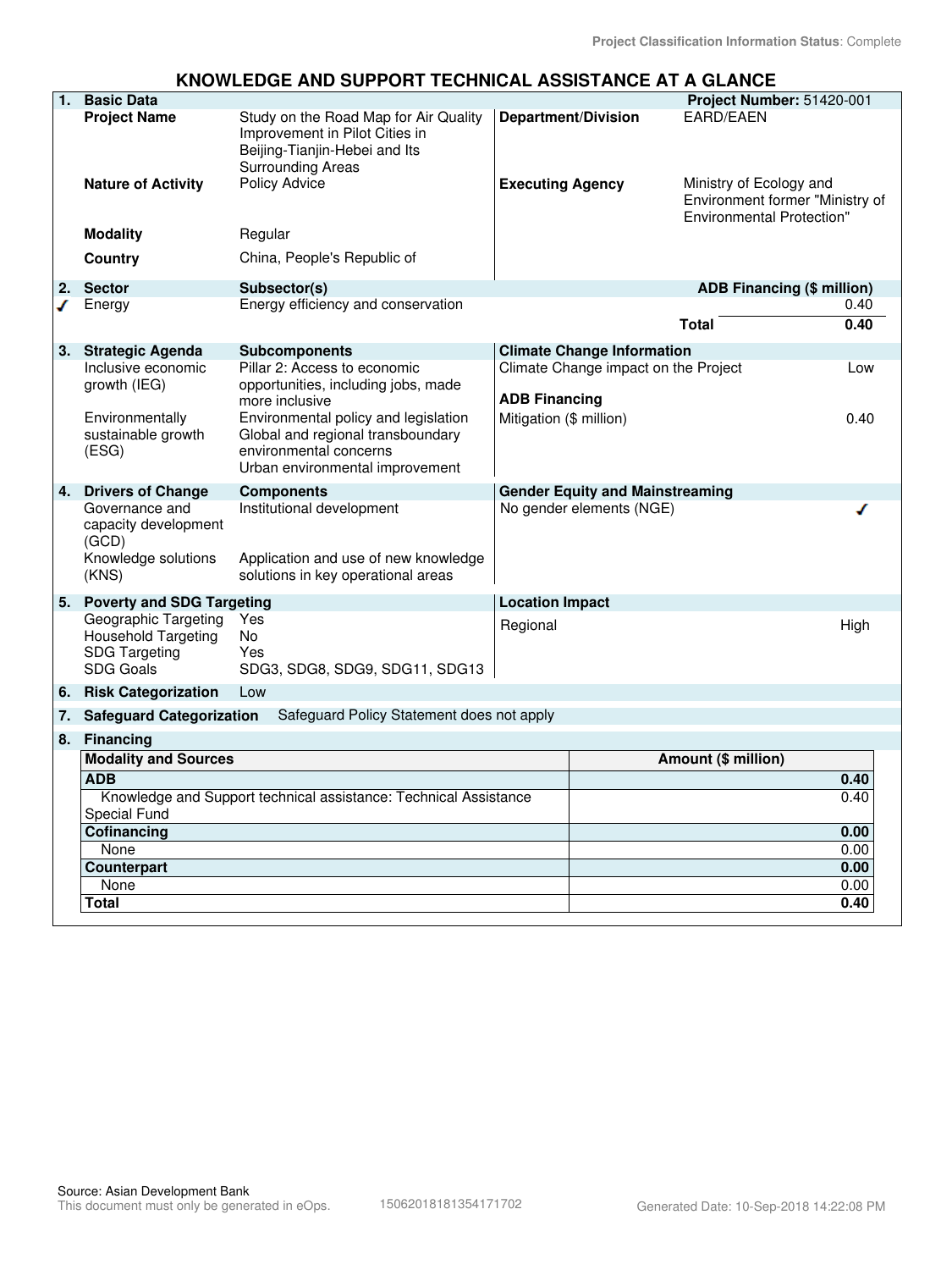## **I. INTRODUCTION**

1. The knowledge and support technical assistance (TA) will support the People's Republic of China (PRC) government's continued efforts in air quality improvements in Beijing–Tianjin– Hebei (BTH) and its surrounding areas (the greater BTH region).<sup>[1](#page-4-0)</sup> The TA will develop a road map for air quality improvements in Handan City, Hebei Province, which can be replicated elsewhere in the greater BTH region and beyond.

2. The TA is included in the Asian Development Bank (ADB) country operations business plan, 2018–2020 for the PRC. It is aligned with the core aim of ADB's country partnership strategy, 2016–2020, i.e., to manage climate change and the environment to support the government's priorities of building an "ecological civilization"<sup>2</sup> and shifting from high-speed growth and high pollution to high-quality development.<sup>[3](#page-4-2)</sup> The TA supports the strategic thrust of ADB's Strategy 2030 to mitigate climate change and promote environmental sustainability.<sup>[4](#page-4-3)</sup>

#### **II. ISSUES**

3. The greater BTH region contributes to almost one-third of the PRC's total gross domestic product, making it one of the most important and dynamic regions in the country.<sup>5</sup> High energy consumption and pollution emissions, however, have accompanied the country's rapid economic growth from the 1980s to the mid-2010s. In 2017, 239 of 338 cities in the PRC failed to meet national ambient air quality standards.<sup>[6](#page-4-5)</sup> In 2016, the greater BTH region accounted for large portions of total national emissions: 38.6% of sulfur dioxide, 38.3% of nitrogen oxide, and 45.4% of smoke and dust (footnote 5). According to the 2017 State of the Environment Report, 74 cities are implementing the newly amended ambient air quality standards. Among these, the top 10 most heavily polluted cities are all in the greater BTH region, while Handan City is the second worst polluted city (footnote 6).

4. Air pollution has become an increasingly obtrusive problem. It greatly constrains the PRC's social and economic development and poses a substantial threat to public health. A 2016 World Bank study showed that the cost of air pollution accounted for about 10% of the PRC's total gross domestic product.<sup>[7](#page-4-6)</sup> The World Health Organization attributed almost half a million deaths in the PRC in 2012 to ambient air pollution.<sup>[8](#page-4-7)</sup>

<span id="page-4-0"></span> <sup>1</sup> Beijing–Tianjin–Hebei and its surrounding areas include Beijing and Tianjin municipalities; Hebei, Henan, Shandong, Shanxi, and Liaoning provinces; and Inner Mongolia Autonomous Region.

<span id="page-4-1"></span><sup>2</sup> An "ecological civilization" refers to achieving harmony between growth, people, and nature. It includes activities to mitigate ecological damage, relieve pressures on natural resources, and improve the balance between the environment and the economy. ADB. 2016. *Country Partnership Strategy: People's Republic of China, 2016–2020— Transforming Partnership: People's Republic of China and Asian Development Bank*. Manila. The TA first appeared in the business opportunities section of ADB's website on 2 July 2018.

<span id="page-4-2"></span><sup>3</sup> Ministry of Ecology and Environment. 2018. *2018 National Working Conference on Environmental Protection.* Beijing. [http://english.mee.gov.cn/About\\_MEE/leaders\\_of\\_mee/liganjie/Activities\\_lgj/201802/t20180213\\_431467.shtml](http://english.mee.gov.cn/About_MEE/leaders_of_mee/liganjie/Activities_lgj/201802/t20180213_431467.shtml)

<span id="page-4-3"></span><sup>4</sup> ADB. 2018. *Strategy 2030: Achieving a Prosperous, Inclusive, Resilient, and Sustainable Asia and the Pacific*. Manila.<br>5 National

<span id="page-4-4"></span><sup>5</sup> National Bureau of Statistics. 2018. *2017 China Statistical Yearbook.* Beijing. <http://www.stats.gov.cn/tjsj/ndsj/2017/indexch.htm>

<span id="page-4-5"></span><sup>6</sup>Ministry of Ecology and Environment. 2018. *2017 [Report on the State of the Environment in China.](http://english.sepa.gov.cn/Resources/Reports/soe/)* Beijing. <http://www.mee.gov.cn/hjzl/zghjzkgb/lnzghjzkgb/201805/P020180531534645032372.pdf>

<span id="page-4-6"></span><sup>7</sup> Institute for Health Metrics and Evaluation. 2016. *The Cost of Air Pollution: Strengthening the Economic Case for Action.* Washington, DC: World Bank.

<span id="page-4-7"></span><sup>&</sup>lt;sup>8</sup> World Health Organization. 2016. Ambient air pollution: A global assessment of exposure and burden of disease. Geneva[. http://www.who.int/phe/publications/air-pollution-global-assessment/en/](http://www.who.int/phe/publications/air-pollution-global-assessment/en/)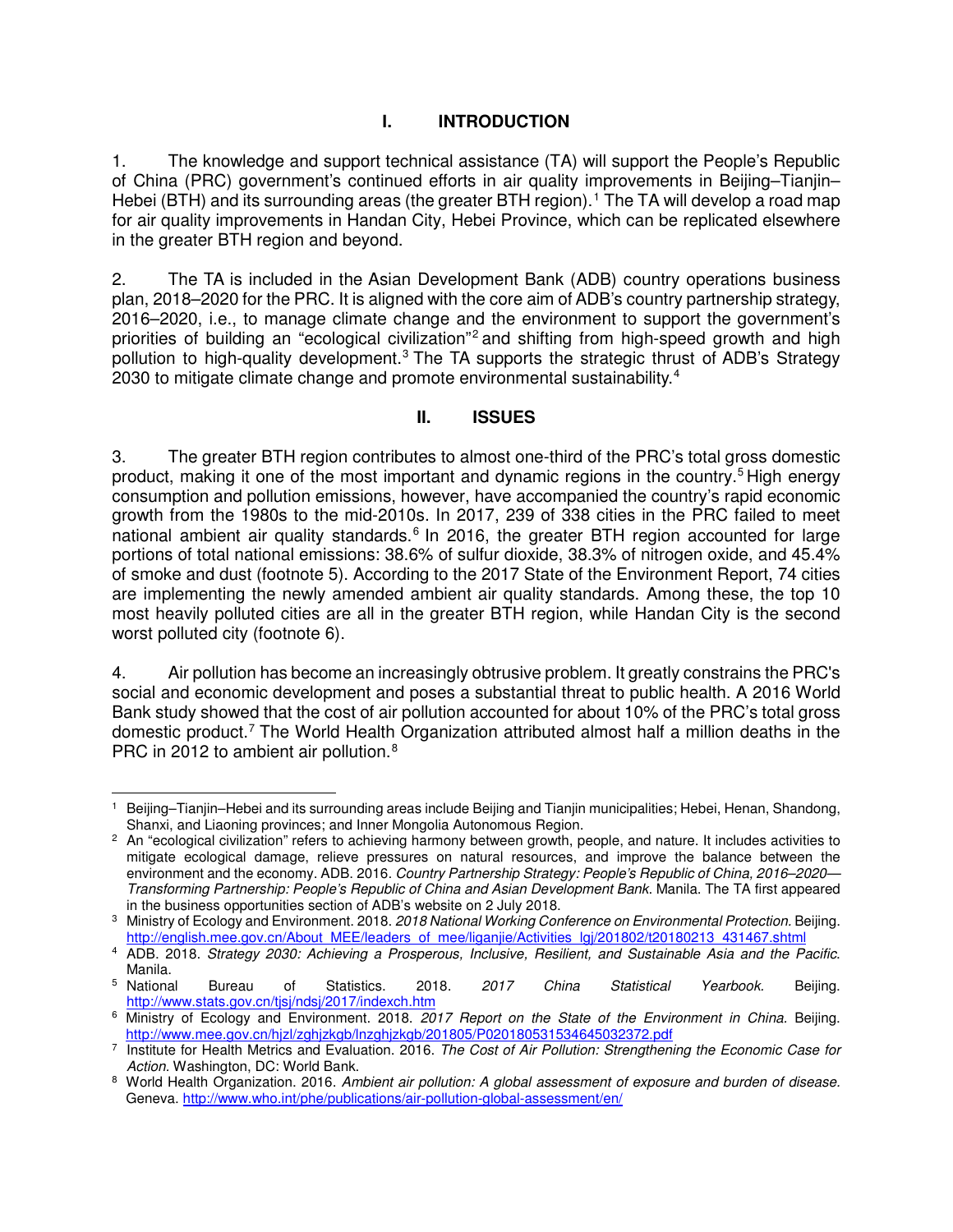5. The implementation of the Comprehensive Action Plan on Air Pollution Prevention and Control (CAAP) between 2013 and 2017 resulted in a decrease in average concentrations of particulate matter less than 10 micrometers in diameter ( $PM_{10}$ ) by 22.7% in 338 major cities, and particulate matter less than 2.5 micrometers in diameter ( $PM<sub>2.5</sub>$ ) by 39.6% in the BTH region (footnote 6). ADB has contributed to this achievement through supporting the central government with several analytical, policy advisory, and capacity development assistance projects<sup>[9](#page-5-0)</sup> and loans for air quality improvement in the greater BTH region.<sup>[10](#page-5-1)</sup> However, the PRC is still facing huge challenges in air pollution control, especially in the greater BTH region. In 2017, the percentage of days with non-attainment of national ambient air quality standards ranged from 38.9% to 79.7% in 13 major cities in the BTH region, averaging 44% (footnote 6). In the State Council executive meeting in June 2018, the government stated that fighting air pollution for a blue sky was the top priority of pollution control and prevention, and one of the main battlefields of the war to defend blue skies was in the BTH region. $11$ 

6. The current air quality management system needs to be further strengthened, taking into consideration long-term sustainability, all sources of pollution, and associated reduction costs. Efforts to control air pollution are currently constrained because

- (i) top-down targets for reducing pollutant emissions, set by the central government, are not coupled with air quality improvement targets;
- (ii) baseline data on emissions at the city level are inadequate to inform and set regional and municipal pollution reduction targets;
- (iii) current air quality control puts much emphasis on key polluting industries instead of also considering emissions from other industries, traffic, and households, especially during heating season; and
- (iv) apportionment studies of pollution sources and cost–benefit analyses of various pollution reduction measures are inadequate or even lacking.

7. The scope of ADB's previous TAs was mainly regional, while this TA will use a bottom-up approach to help develop a post-CAAP road map for air quality improvement at a city level, which can be replicated by the cities with similar air pollution problems elsewhere in the greater BTH region and beyond. Handan City is selected as a pilot city since it is one of the key cities for pollution reduction targeted by the government in the greater BTH region.

<span id="page-5-0"></span> <sup>9</sup> ADB. 2014. *Technical Assistance to the People's Republic of China for the Study on the National Control of the Important Pollutant–Volatile Organic Compounds*. Manila; ADB. 2015. *Technical Assistance to the People's Republic of China for the Beijing–Tianjin–Hebei Regional Air Pollution Control*. Manila; ADB. 2015. *Technical Assistance to the People's Republic of China for the Study on the Coordinated Development of Beijing–Tianjin–Hebei*. Manila; ADB. 2016. *Technical Assistance to the People's Republic of China for the Developing Cost-Effective Policies and Investments to Achieve Climate and Air Quality Goals in the Beijing–Tianjin–Hebei Region*. Manila; and ADB. 2017. *Technical Assistance to the People's Republic of China for the Study of Clean Energy Supply for the Rural Areas in the Greater Beijing–Tianjin–Hebei Region*. Manila.

<span id="page-5-1"></span><sup>10</sup> ADB. 2015. *Report and Recommendation of the President to the Board of Directors: Proposed Beijing–Tianjin– Hebei Air Quality Improvement—Hebei Policy Reforms Program.* Manila*;* ADB. 2016. *Report and Recommendation of the President to the Board of Directors: People's Republic of China: Air Quality Improvement in the Greater Beijing– Tianjin–Hebei Region—China National Investment and Guaranty Corporation's Green Financing Platform.* Manila*;*  ADB. 2017. *Report and Recommendation of the President to the Board of Directors: People's Republic of China: Air Quality Improvement in the Greater Beijing–Tianjin–Hebei Region—Regional Emission-Reduction and Pollution-Control Facility.* Manila; and ADB. Forthcoming. *Report and Recommendation of the President to the Board of Directors: Proposed Beijing–Tianjin– Hebei Air Quality Improvement —Shandong Clean Heating and Cooling Project.* Manila.

<span id="page-5-2"></span><sup>11</sup> Government of the PRC. 2018. *Deploying Three-year Action Plan to Defend Blue Skies*. Beijing. [http://www.gov.cn/premier/2018-06/13/content\\_5298502.htm](http://www.gov.cn/premier/2018-06/13/content_5298502.htm)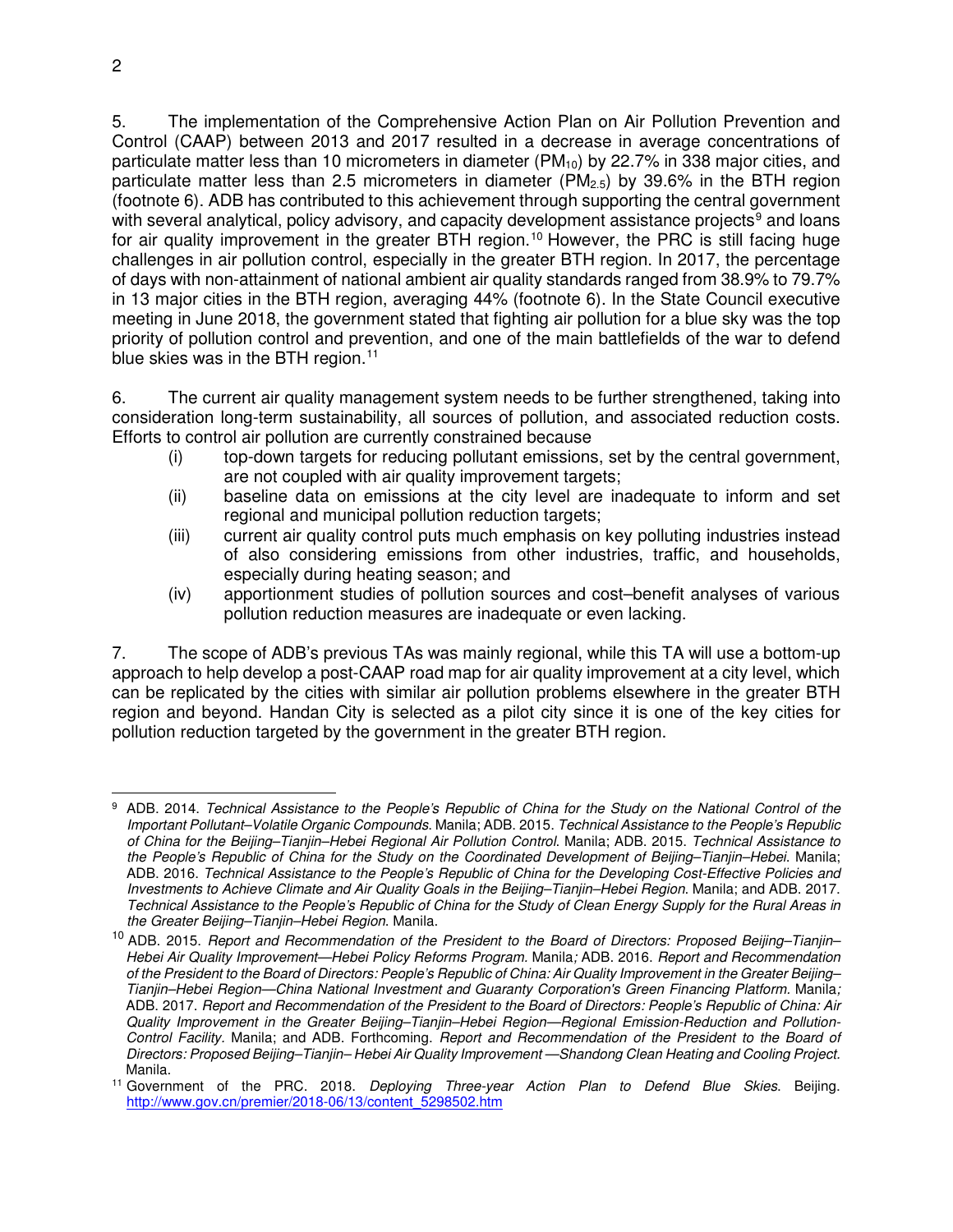## **III. THE TECHNICAL ASSISTANCE**

### **A. Impacts and Outcome**

8. The TA is aligned with the following impacts: air pollution reduced, climate change mitigated, and air quality and public health improved in the greater BTH region. [12](#page-6-0) The TA will have the following outcome: management and decision-making in air pollution control by the Handan Municipal Government enhanced.<sup>[13](#page-6-1)</sup>

## **B. Outputs, Methods, and Activities**

9. **Output 1: Emission inventory for Handan City developed**. Policy-making for air quality improvements requires a comprehensive and accurate emission inventory. This TA will support a survey to collect basic pollution emission data from different sectors and areas such as energy, industrial, traffic, and residential in Handan City, Hebei Province. The TA team will use the results to develop an emission inventory for Handan City, which will also take into consideration pollution sources from neighboring cities. Based on the emission inventory, the TA will conduct a source apportionment study and a simulation, and analyze the contributions of key industries and sources to total emissions in Handan City using a simulation and receptor model.

10. **Output 2: Impacts of energy consumption and industrial structures on air quality and climate change assessed.** The TA team will study the emissions from energy and main industrial sectors to evaluate their impacts on air quality and climate change. The study will develop different scenarios to optimize energy and industrial structures in Handan City to reduce air pollution and mitigate climate change.

11. **Output 3: Investment cost database of main pollution reduction measures established.** The TA team will survey the current costs, including operation and maintenance costs, of main air pollution control measures from different sectors such as transport, energy, or industries in Handan City and undertake a cost–benefit analysis. The team will use the results to create a database detailing investment costs of key air pollution reduction measures.

12. **Output 4: Air pollution emission management database established.** The TA will establish a dynamic air pollution emission management database using a bottom-up approach. This will enable the Handan Municipal Government to make policies and allocate financial resources for air quality management more effectively.

13. **Output 5: Road map for air quality improvements in Handan City developed.** Based on the above studies and analysis, the TA team will develop a road map for air quality improvements in Handan City and submit it to the Handan Municipal Government once the Ministry of Ecology and Environment has reviewed and approved it.

<span id="page-6-0"></span><sup>&</sup>lt;sup>12</sup> State <sup>12</sup> State Council. 2018. *Three-year Action Plan (2018–2020) to Defend Blue Skies Beijing*. http://www.gov.cn/zhengce/content/2018-07/03/content 5303158.htm; and Government of the PRC. 2016. *Thirteenth Five-Year Plan for the National Economic and Social Development, 2016–2020*. Beijing.

<span id="page-6-1"></span><sup>&</sup>lt;sup>13</sup> The design and monitoring framework is in Appendix 1.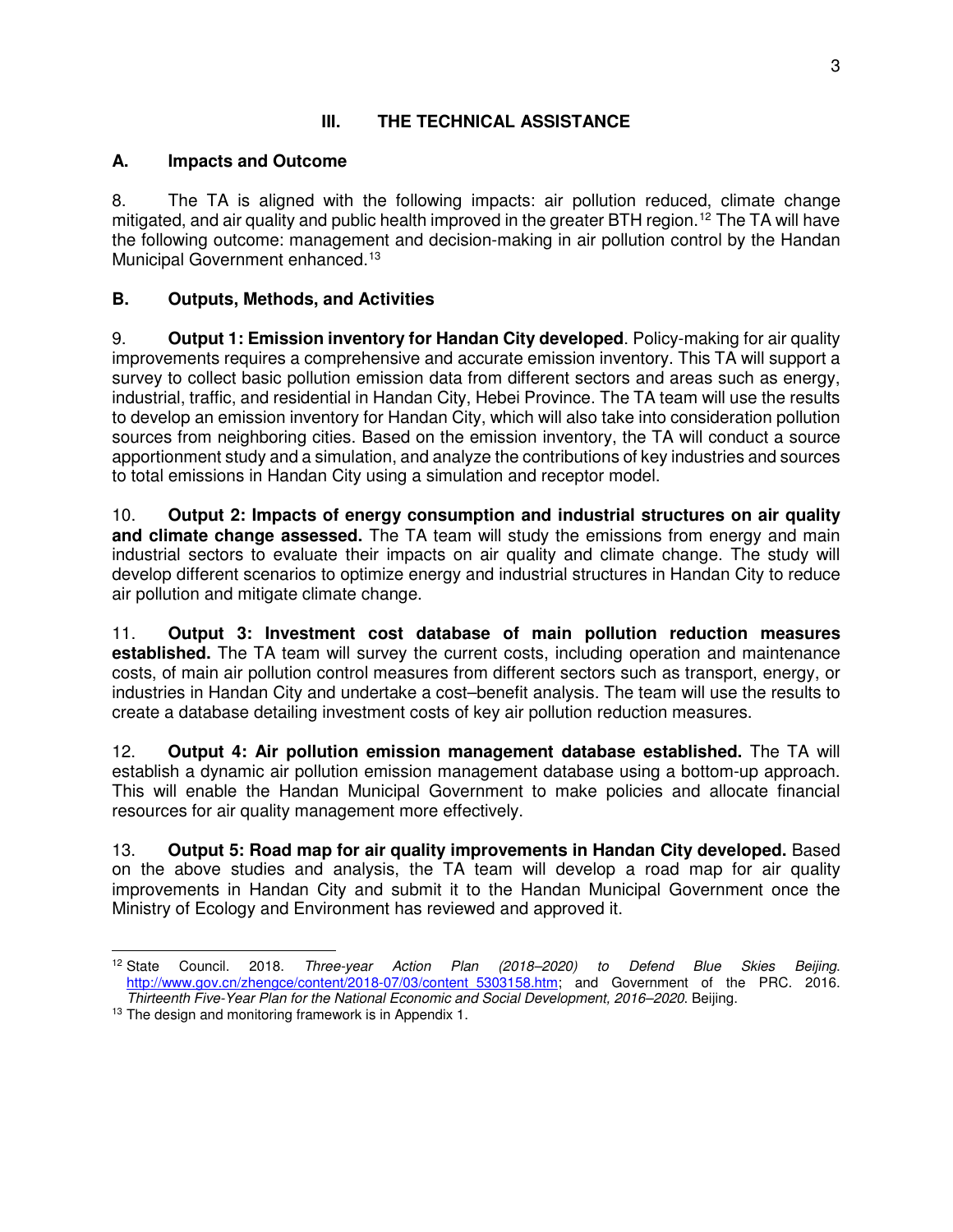#### **C. Cost and Financing**

14. The TA is estimated to cost \$440,000, of which \$400,000 will be financed on a grant basis by ADB's Technical Assistance Special Fund (TASF-other sources). The key expenditure items are listed in Appendix 2.

15. The government will provide counterpart support in the form of counterpart staff, office accommodation, office supplies, information and documents for the preparation of the TA, and other in-kind contributions.

#### **D. Implementation Arrangements**

16. ADB will administer the TA. ADB's Sustainable Infrastructure Division, East Asia Department will select, administer, and supervise a consulting firm for the TA, and evaluate the consulting firm's outputs. The implementation arrangements are summarized in the table.

| <b>Aspects</b>                   | Arrangements                                                                                                                                                |                 |           |
|----------------------------------|-------------------------------------------------------------------------------------------------------------------------------------------------------------|-----------------|-----------|
| Indicative implementation period | October 2018–December 2020                                                                                                                                  |                 |           |
| Executing agency                 | Ministry of Ecology and Environment                                                                                                                         |                 |           |
| Implementing agency              | Foreign Economic Cooperation Office, Ministry of Ecology and<br>Environment                                                                                 |                 |           |
| Consultants                      | To be selected and engaged by ADB                                                                                                                           |                 |           |
|                                  | QCBS (90:10)                                                                                                                                                | Consulting firm | \$400,000 |
| Disbursement                     | The technical assistance resources will be disbursed following<br>ADB's Technical Assistance Disbursement Handbook (2010, as<br>amended from time to time). |                 |           |

#### **Implementation Arrangements**

ADB = Asian Development Bank, QCBS = quality- and cost-based selection. Source: Asian Development Bank estimates.

17. **Consulting services.** ADB will engage the consultants following its Procurement Policy (2017, as amended from time to time) and its associated project administration instructions and/or staff instructions.<sup>[14](#page-7-0)</sup>

## **IV. THE PRESIDENT'S DECISION**

18. The President, acting under the authority delegated by the Board, has approved the provision of technical assistance not exceeding the equivalent of \$400,000 on a grant basis to the Government of the People's Republic of China for the Study on the Road Map for Air Quality Improvement in Pilot Cities in Beijing–Tianjin–Hebei and Its Surrounding Areas, and hereby reports this action to the Board.

<span id="page-7-0"></span><sup>-</sup><sup>14</sup> Terms of Reference for Consultants (accessible from the list of;" linked documents in Appendix 3).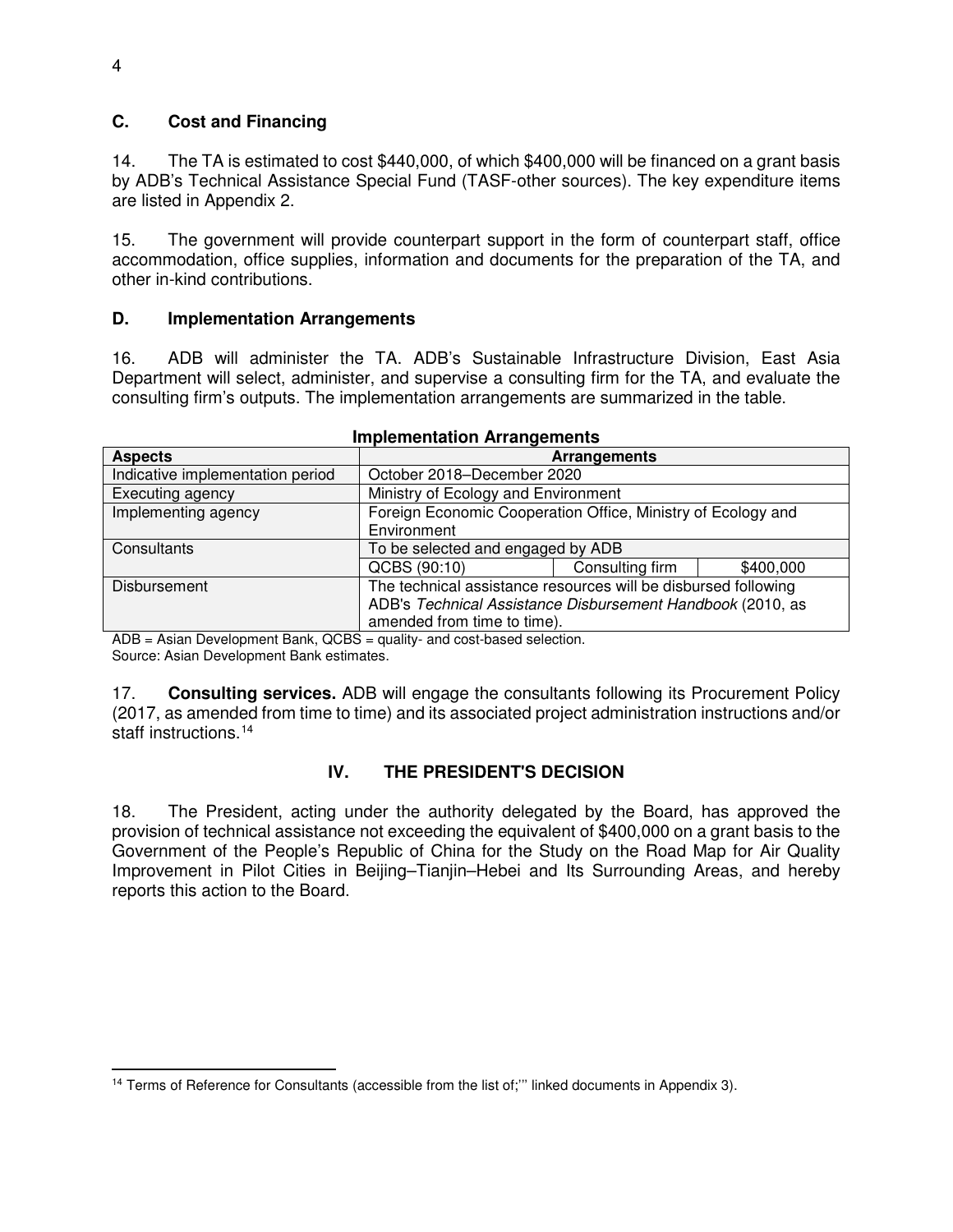# **DESIGN AND MONITORING FRAMEWORK**

| Impacts the TA is Aligned with                                                                                                                                                                                                               |                                                                                                                                                            |                                                             |                                                    |
|----------------------------------------------------------------------------------------------------------------------------------------------------------------------------------------------------------------------------------------------|------------------------------------------------------------------------------------------------------------------------------------------------------------|-------------------------------------------------------------|----------------------------------------------------|
| Air pollution reduced, climate change mitigated, and air quality and public health improved in the greater<br>BTH region (Three-year Action Plan to Reduce Air Pollution 2018-2020 <sup>a</sup> and Thirteenth Five-Year Plan <sup>b</sup> ) |                                                                                                                                                            |                                                             |                                                    |
| <b>Performance Indicators</b><br><b>Data Sources and</b>                                                                                                                                                                                     |                                                                                                                                                            |                                                             |                                                    |
| <b>Results Chain</b>                                                                                                                                                                                                                         | with Targets and<br><b>Baselines</b>                                                                                                                       | <b>Reporting</b><br><b>Mechanisms</b>                       | <b>Risks</b>                                       |
| <b>Outcome</b><br>Management and                                                                                                                                                                                                             | By 2021:<br>At least one effective air                                                                                                                     | ADB TA final report                                         | Government's priority on                           |
| decision-making in air<br>pollution control by<br>the Handan Municipal<br>Government<br>enhanced                                                                                                                                             | pollution control plan issued<br>by Handan government<br>(2017 baseline: not<br>applicable)                                                                |                                                             | air pollution control not<br>sustained             |
| <b>Outputs</b>                                                                                                                                                                                                                               |                                                                                                                                                            |                                                             |                                                    |
| 1. Emission inventory<br>for Handan City<br>developed                                                                                                                                                                                        | 1a. Emission inventory for<br>Handan City prepared<br>$(2017)$ baseline: 0)                                                                                | 1a.-b. Midterm report<br>prepared by the<br>consulting firm | Reluctance of local<br>government to share<br>data |
|                                                                                                                                                                                                                                              | 1b. Source apportionment<br>study report prepared by<br>2020 (2017 baseline: 0)                                                                            |                                                             | Weak performance of<br>local counterpart           |
| 2. Impacts of energy<br>consumption and<br>industrial structures<br>on air quality and<br>climate change<br>assessed                                                                                                                         | 2a. Impacts of emissions<br>from energy consumption<br>and main industrial sectors<br>on air quality assessed by<br>2019 (2017 baseline: 0)                | 2a.-b. Final report<br>prepared by the<br>consulting firm   |                                                    |
|                                                                                                                                                                                                                                              | 2b. Energy and industrial<br>structure optimization and<br>its corresponding emission-<br>reduction scenarios<br>established by 2019<br>(2017 baseline: 0) |                                                             |                                                    |
| 3. Investment cost<br>database of main<br>pollution reduction<br>measures<br>established                                                                                                                                                     | 3a. Cost-benefit analysis of<br>main pollution control<br>measures conducted by<br>2020 (2017 baseline: 0)                                                 | 3a. Final report<br>prepared by the<br>consulting firm      |                                                    |
| 4. Air pollution<br>emission<br>management<br>database established                                                                                                                                                                           | 4a. Air pollution emission<br>management database for<br>Handan City established by<br>2020 (2017 baseline: 0)                                             | 4a. Final report<br>prepared by the<br>consulting firm      |                                                    |
| 5. Road map for air<br>quality improvements<br>in Handan City<br>developed                                                                                                                                                                   | 5a. Road map for air<br>pollution improvements in<br>Handan City proposed by<br>2020 (2017 baseline: 0)                                                    | 5a. Final report<br>prepared by the<br>consulting firm      |                                                    |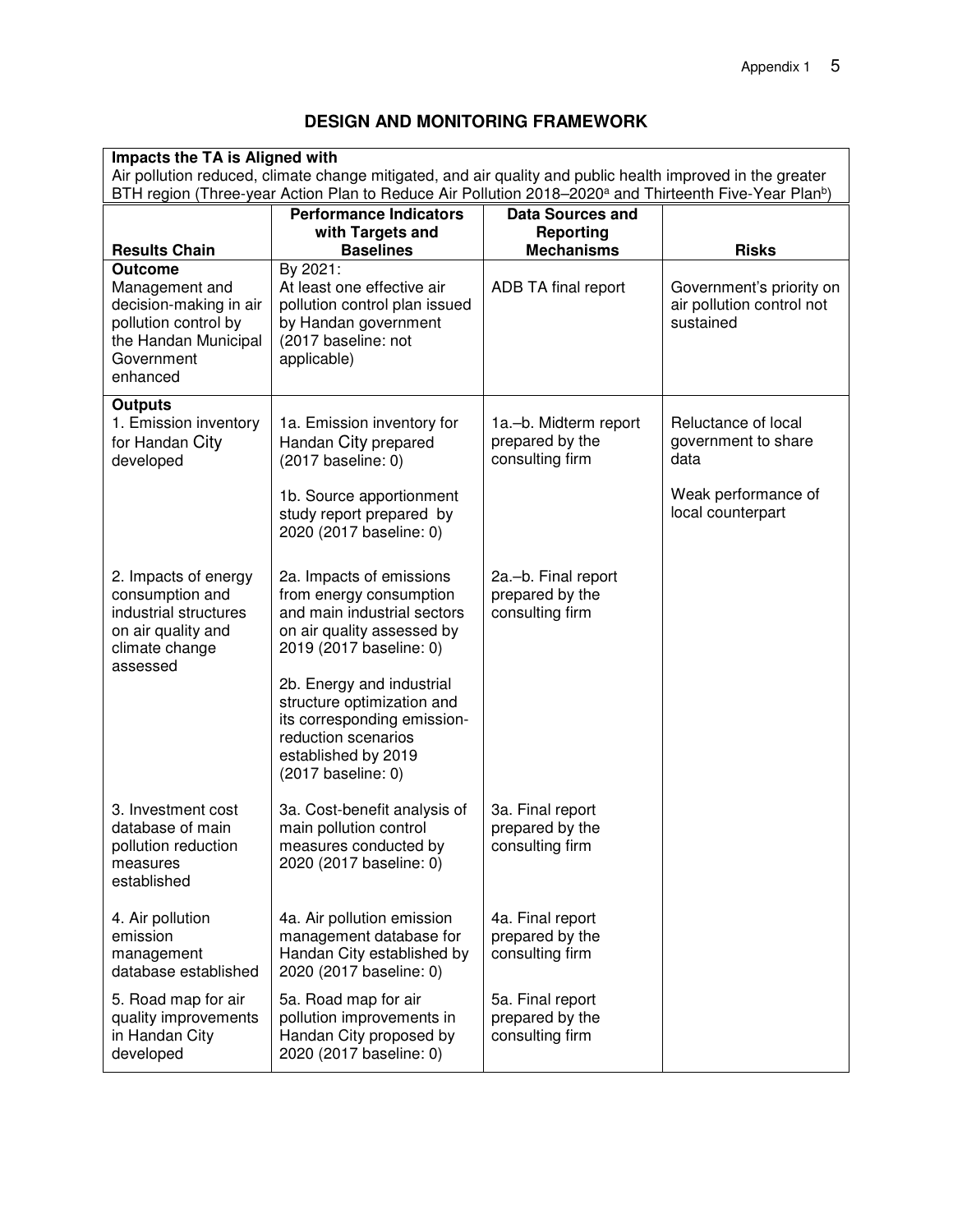## **Key Activities with Milestones**

## **1. Emission inventory for Handan City developed**

- 1.1 Collect data on emission sources in Handan City through field survey, meetings with local environmental protection bureaus, and other relevant institutions (Q1 2019)
- 1.2 Develop an emission inventory for Handan City (Q3 2019)
- 1.3 Conduct a source apportionment study in Handan City (Q1 2020)
- **2. Impacts of energy consumption and industrial structures on air quality and climate change assessed**
- 2.1 Assess the impacts of energy consumption and industrial structures on air quality and climate change (Q1 2019)
- 2.2 Establish energy and industrial structure optimization and its corresponding emission reduction scenarios (Q3 2019)
- **3. Investment cost database of main pollution reduction measures established**
- 3.1 Conduct a survey on the cost of main pollution control measures (Q3 2019)
- 3.2 Analyze emission reduction cost and environmental benefits under different reduction scenarios (Q1 2020)
- 3.3 Establish investment cost database of main pollution-reduction measures (Q3 2020)
- **4. Air pollution emission management database established**
- 4.1 Establish a dynamic air pollution emission management database based on the emission inventory developed to provide technical support to local government for the meticulous management of emission source control and air quality improvement (Q3 2020)
- **5. Road map for air quality improvements in Handan City developed**
- 5.1 Prepare a report on a road map for air quality improvements in Handan City (Q3 2020)
- 5.2 Organize a workshop on air quality improvements in the greater BTH region (Q3 2020)

#### **Inputs**

ADB: \$400,000 (TASF-other)

Note: The government will provide counterpart support in the form of counterpart staff, office

accommodation, office supplies, information and documents for the preparation of the TA, and other inkind contributions.

#### **Assumptions for Partner Financing**

Not applicable

 $ADB = Asian Development Bank, BTH = Beijing-Tianjin-Hebei, Q = quarter, TA = technical assistance.$ 

- <sup>a</sup> Government of the People's Republic of China. 2018. *Deploying Three-year Action Plan to Defend Blue Skies*. Beijing. http://www.gov.cn/premier/2018-06/13/content\_5298502.htm.
- <sup>b</sup> Government of the People's Republic of China. 2016. *Thirteenth Five-Year Plan, 2016–2020.* Beijing. Source: Asian Development Bank.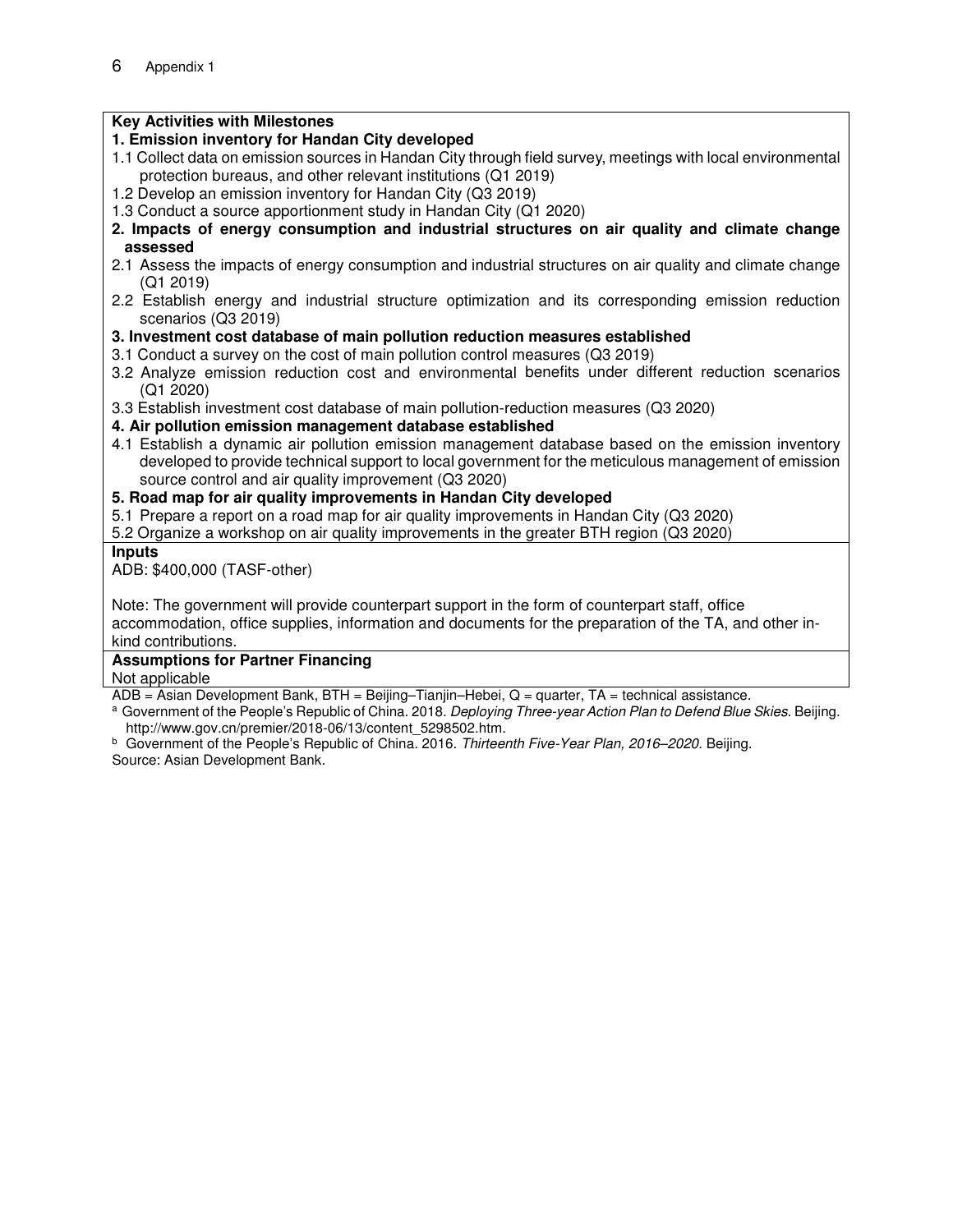## **COST ESTIMATES AND FINANCING PLAN**

(\$'000)

| <b>Item</b>                                                                                                              | Amount |  |  |  |  |
|--------------------------------------------------------------------------------------------------------------------------|--------|--|--|--|--|
| Asian Development Bank <sup>a</sup>                                                                                      |        |  |  |  |  |
| Consultants                                                                                                              |        |  |  |  |  |
| a. Remuneration and per diem                                                                                             |        |  |  |  |  |
| International consultants (2 person-months)                                                                              | 45.5   |  |  |  |  |
| National consultants (19 person-months)<br>II.                                                                           | 227.8  |  |  |  |  |
| International and local travel<br>b.                                                                                     | 8.8    |  |  |  |  |
| Workshops, seminars, and conferences <sup>b</sup><br>2.                                                                  | 40.0   |  |  |  |  |
| З.<br>Surveyc                                                                                                            | 57.0   |  |  |  |  |
| Contingencies<br>4.                                                                                                      | 20.9   |  |  |  |  |
| Total                                                                                                                    | 400.0  |  |  |  |  |
| Note: The technical assistance (TA) is estimated to cost \$440,000, of which contributions from the Asian Development    |        |  |  |  |  |
| Raple are presented in the table above. The government will provide counterpart cuppert in the ferm of counterpart staff |        |  |  |  |  |

Bank are presented in the table above. The government will provide counterpart support in the form of counterpart staff, office accommodation, office supplies, information and documents for the preparation of the TA, and other in-kind contributions. The value of government contribution is estimated to account for 10% of the total TA cost.

a Financed by the Asian Development Bank's Technical Assistance Special Fund (TASF-other sources).

b Workshops, seminars, and conferences under the TA will be conducted in Asian Development Bank member countries. Includes interpretation and translation costs.

 $\degree$  A survey team will be engaged by the consulting firm to undertake the survey.

Source: Asian Development Bank estimates.